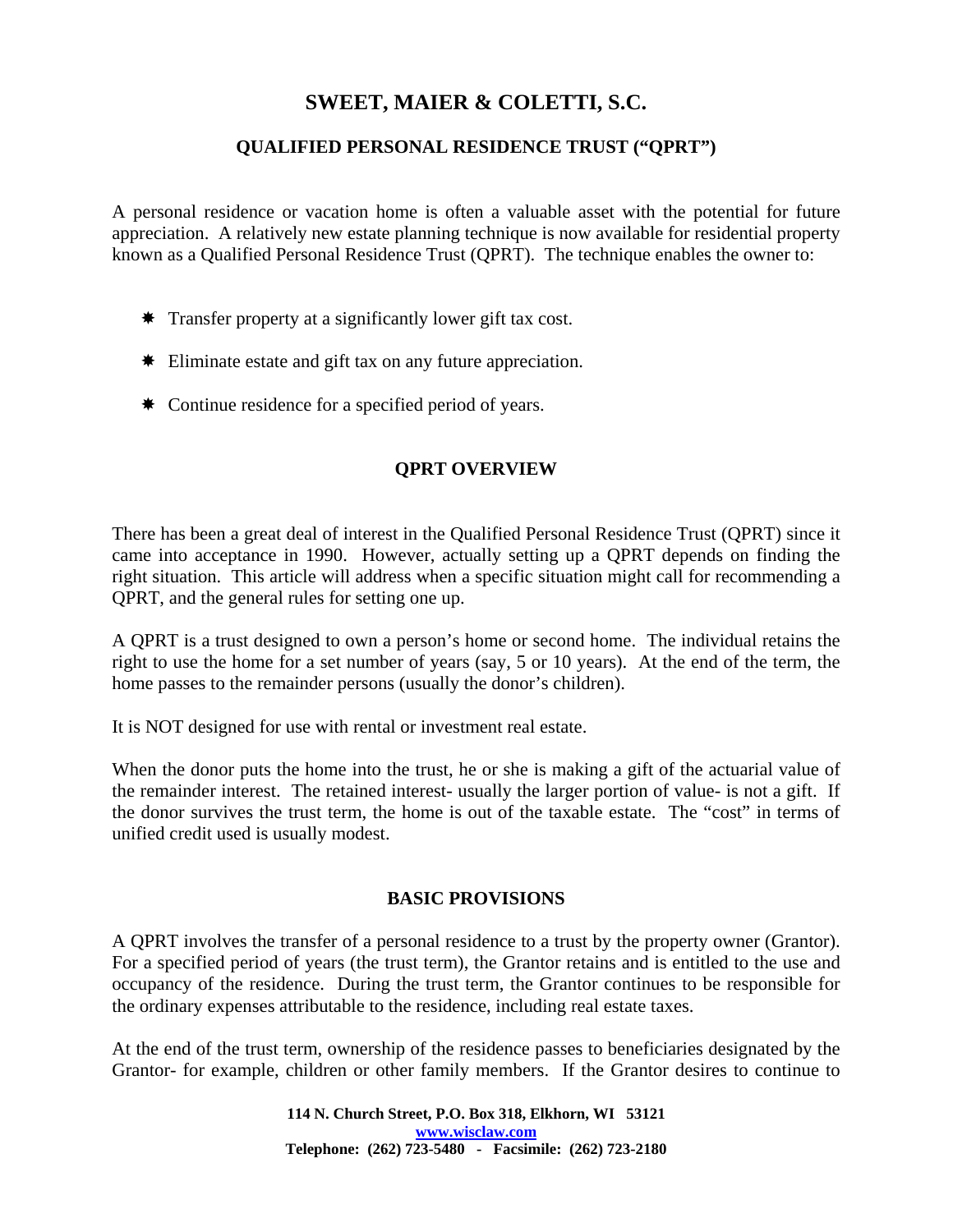live in the residence, the Grantor can rent the property from the beneficiaries at a then fair market rental.

## **ELIGIBLE PROPERTY**

A QPRT may only be used for a personal residence, which is either a principal residence or one other residence (or a fractional interest in either). It is therefore possible to create two QPRTs, one for the principal residence, and one for another residence such as a vacation home.

A residence, by definition, includes a house, a condominium apartment, or a cooperative apartment, and may include adjacent land which is reasonably appropriate for residential purposes, taking into account the residence's size and locations.

A QPRT may not hold any personal property, such as household furnishings. Likewise, it cannot be used for farm property or acreage.

## **TRUST TERM**

Although the Grantor may select the term of the trust, several factors should be considered. The transfer of the residence to the QPRT constitutes a gift by the Grantor equal to the value of the residence, reduced by the value of the Grantor's retained right to reside in the property. The longer the trust term the greater the value of the retained interest, and, therefore, the lower the value of the gift.

For example, if a Grantor, age 55, transfers a residence to a QPRT for 5 years, the value of the retained interest is approximately 30% of the value of the residence. If the trust term is increased to 10 years, the value of the retained interest is approximately 50%, and at 15 years the retained interest is greater than 60%.

However, in order to realize the tax benefits of a QPRT, the Grantor must survive the trust term. This is so because if the Grantor dies during the trust term, the residence will be subject to estate tax as if the Grantor still owned the property. In selecting a trust term it is therefore beneficial to use the longest period that the Grantor can reasonably be expected to outlive. Factors such as the Grantor's age and health should obviously be considered.

If the Grantor dies during the trust term, and the residence is therefore subject to estate tax in the Grantor's estate, it is advisable to provide in the QPRT that the residence will revert to the Grantor and disposed of under the Grantor's Will. This will further reduce the initial value of the gift to the QPRT because the actuarial value of the reversion is subtracted in determining the value of the gift. For example, in the 5-year QPRT referred to above, the value of the reversion is approximately 4% of the value of the residence; in the 10-year QPRT, the value of the reversion is 9%, and in the 15-year QPRT, it is 13%.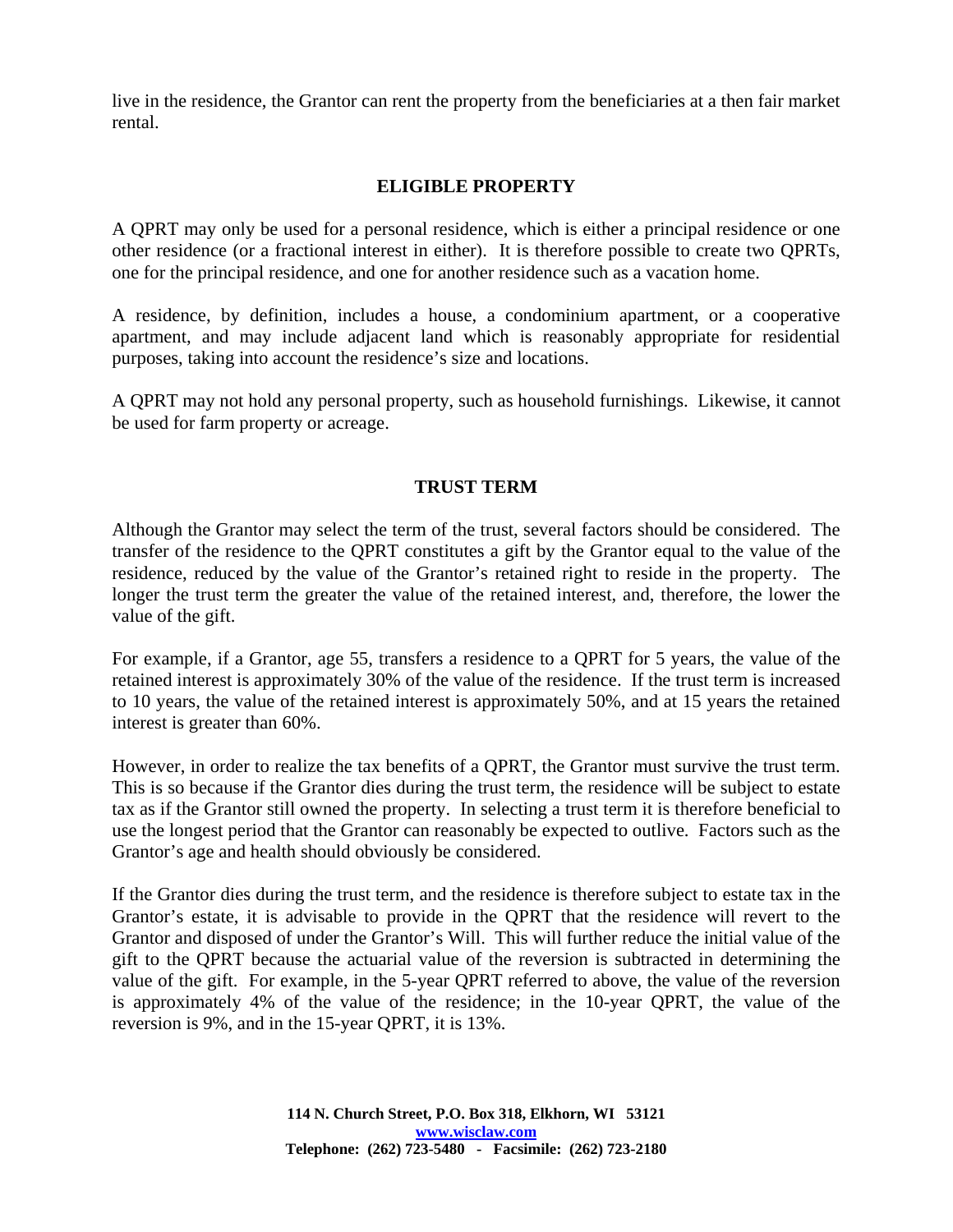#### **SALE OF RESIDENCE**

It is permissible for a QPRT to sell the residence during the trust term. The residence may be sold to a third party. The residence may not be sold to the Grantor, the Grantor's spouse, or an entity controlled by the Grantor or the Grantor's spouse.

The beneficiaries receiving the residence upon the expiration of the trust term obtain a carry-over basis from the Grantor.

If the residence is sold by the QPRT, the sales proceeds may either be used to purchase another residence, or be held in the trust and invested. If another residence is purchased, it will be held on the same terms and conditions as the original residence. If another residence is not purchased, the trust must require that a fixed annuity be paid to the Grantor for the balance of the trust term. The amount of this annuity is actuarially determined and is based on the initial value of the Grantor's retained interest in the trust.

## **TAX BENEFITS**

The value of the interests retained by the Grantor which are subtracted in valuing the gift to the QPRT is based on actuarial calculations using tables and an interest rate (which is adjusted each month) published by the Internal Revenue Service (IRS). Therefore, the specific numbers must relate to the month of transfer.

If a Grantor, age 55, transferred a residence valued at \$500,000 in September, 2010 to a QPRT for 5 years and retained a contingent reversion in case of death within the 5 years, the value of the retained right to reside in the residence would be \$149,785, the value of the contingent reversion would be \$21,685, and therefore the value of the gift is \$328,530 (\$500,000 less \$171,470). If the trust term is increased to 10 years, the value of the retained interest and contingent reversion is \$290,230, and therefore the value of the gift is \$209,770. A similar QPRT for 15 years results in a gift of only \$128,730.

If, instead, the Grantor made a direct gift of the residence to family members, it would be valued at the full \$500,000 for gift market value at the time of the Grantor's death. By transferring a residence to a QPRT, the value of the residence subject to tax can be significantly reduced. Another potential benefit is that if the residence appreciates in value after the QPRT is established and the Grantor survives the term, the appreciation will not be subject to gift tax or estate tax.

# **LEGAL IMPLEMENATION**

QPRTs must contain many technical provisions required by law. Although there is some complexity involved, this technique may result in significant tax savings. If you would like to discuss QPRTs, or any other aspect of your estate plan, please contact us.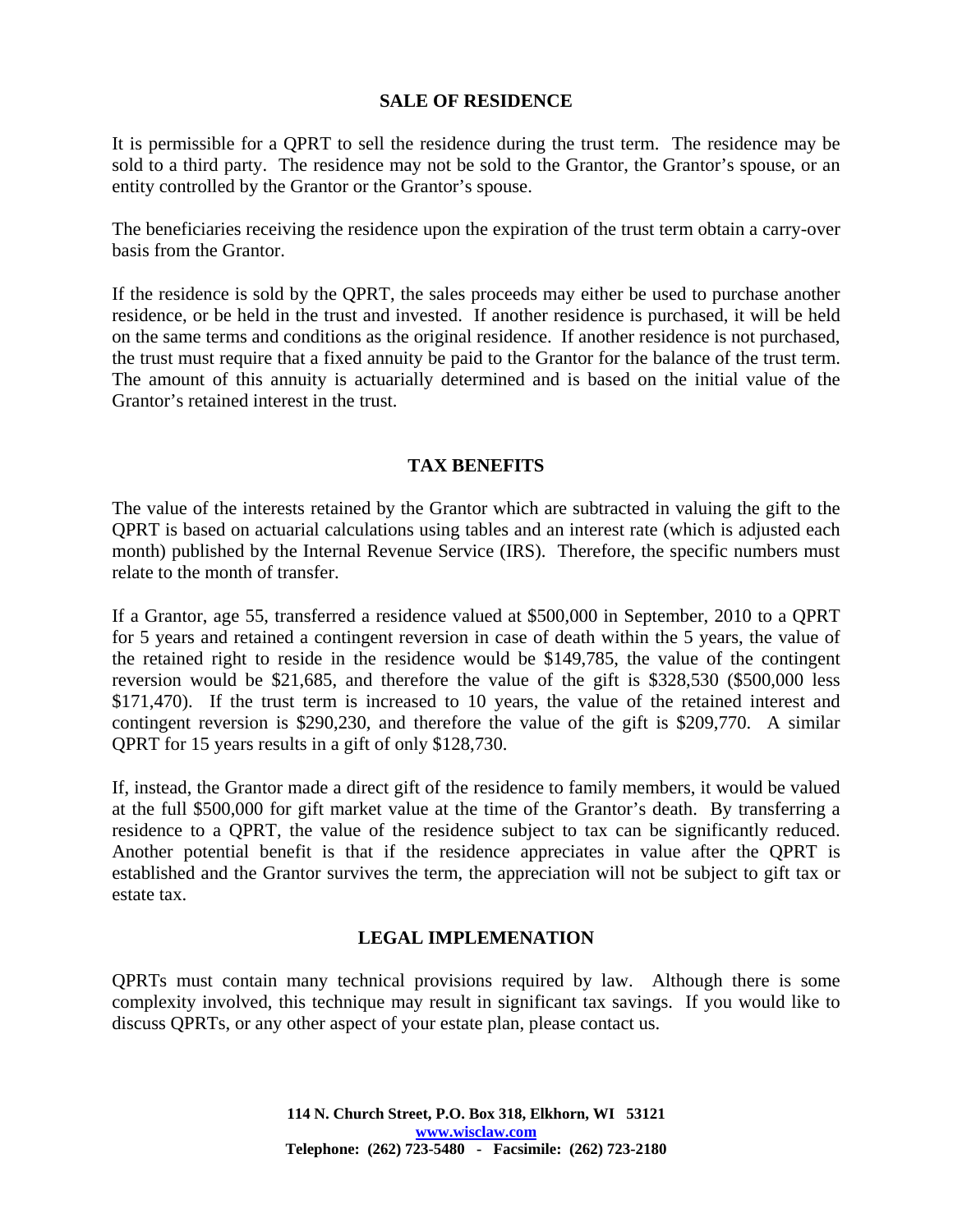#### **EXAMINING A WORKING MODEL**

For example, let's suppose that Martha Smith, a 65 year old widow, has an estate presently valued at about \$2,000,000. She has two children to whom she wants to leave her estate. She wants to make gifts to reduce her taxable estate, but she is unsure she can part with significant assets without strapping herself.

After discussing her long-term plans with her children, Martha decides to put her home, valued at \$100,000, into a 10 year QPRT. Martha has the right to use the property for 10 years. At the end of the term, the property passes to her children.

When the property is put into the trust, she is making a gift of about \$38,000 (valued using government tables) to her children.

Because this gift is not a present interest, it will not qualify for the annual exclusion. She is using part of her \$1,000,000 lifetime exemption. At the end of the trust term, the property passes outright to her children without a further gift being made, even though the market value of the home might easily exceed \$150,000 at that time.

What happens if Martha dies before the trust term ends? The property is includable in full in her estate. It passes to her children, just as before.

What happens if Martha wants to continue using the real estate after the trust term? She should lease it from her children and pay fair rental. This has the benefit of transferring additional family wealth to the children as she pays rent. The rental income could be offset by depreciation expense.

What were the factors that led Martha to set up a QPRT? She has a taxable estate and it will be difficult for her to reduce it with annual exclusion gifts. She is healthy and expects to live in the house about 10 more years. The house is expected to appreciate significantly in value during the next 10 years. Martha has an excellent relationship with her children and trusts them to rent the house to her at the conclusion of the term, if she still wants to live there, at a fair rental amount.

# **TREASURY REGULATIONS**

There are specific QPRT rules. Some of the more significant ones can be generally summarized as follows:

- 1. Income must be distributed at least annually to the term holder, and no principal or income can be distributed to anyone else during the term.
- 2. The trust can hold only one residence and some extra cash; excess cash must be distributed at least quarterly.
- 3. Under some circumstances, proceeds from the sale of the residence or insurance proceeds may be held in the trust and used for replacement of the residence.

**114 N. Church Street, P.O. Box 318, Elkhorn, WI 53121 www.wisclaw.com Telephone: (262) 723-5480 - Facsimile: (262) 723-2180**